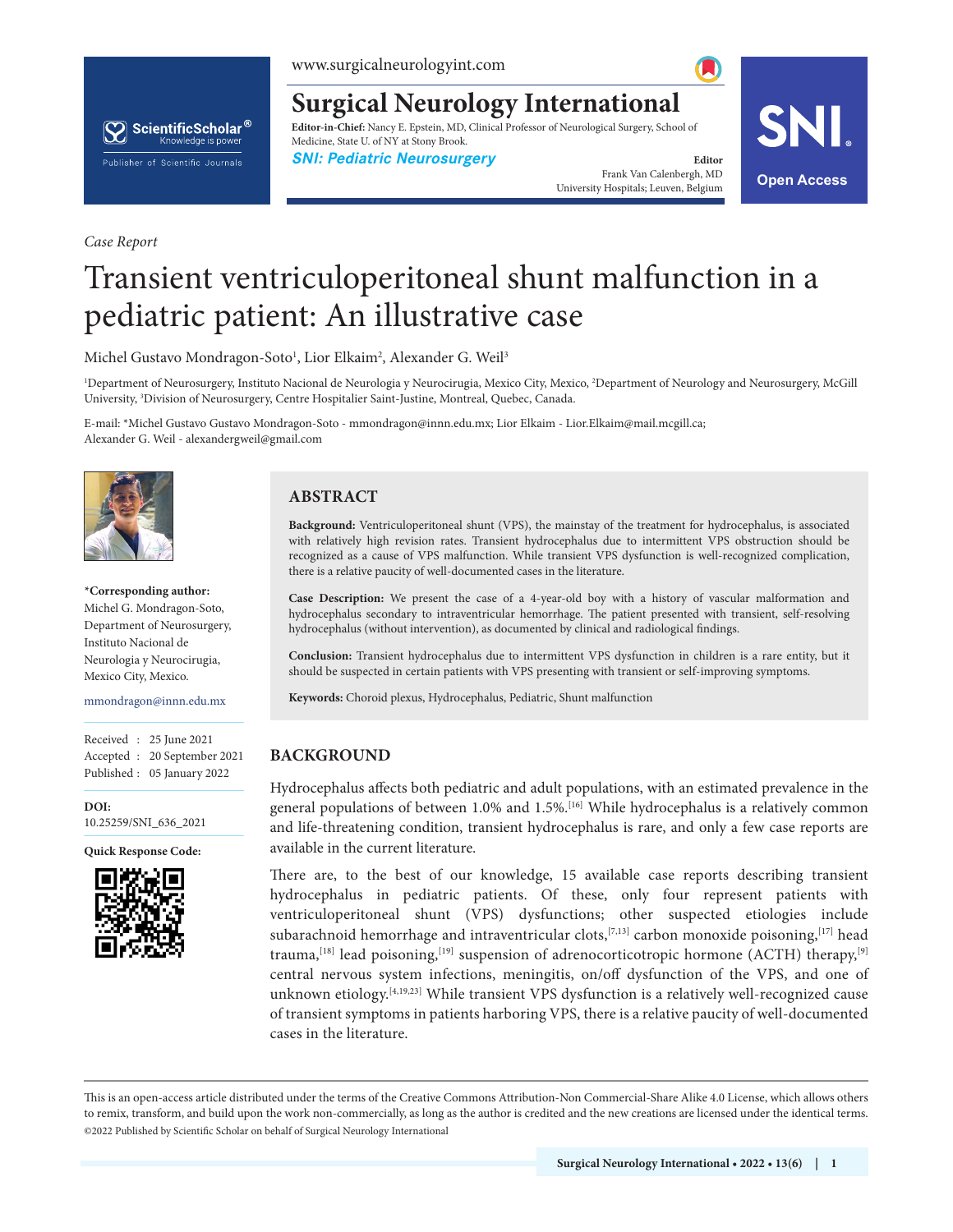In this report, we provide radiographic evidence on computed tomography (CT) and magnetic resonance imaging (MRI) of spontaneously resolving hydrocephalus secondary to suspected VPS dysfunction in a 4-year-old boy.

### **CASE DESCRIPTION**

A 4-year-old boy presented to the Emergency room with recurrent episodes of vomiting. He had a prior history of embolized Vein of Galen malformation (treated at the age of 3 months) complicated by intraventricular hemorrhage and hydrocephalus which was treated with a VPS (age of 3 months). Over a 6-month period, he was hospitalized on four separate occasions for transient episodes of intractable vomiting, lasting on average <1 day. On his third hospitalization, a brain MRI [Figure 1a] and CT head showed ventriculomegaly (compared to baseline), and a decision was made to proceed with a surgical shunt revision [Figure 1b]. A brain MRI was planned for the morning of the surgery to assess the feasibility of endoscopic third ventriculostomy (ETV) for the treatment of hydrocephalus. On the morning of the scheduled surgery, he had symptomatically improved; his surgery was cancelled after MRI demonstrated spontaneous reduction of ventricle size [Figure 1c]. He was followed clinically and discharged after a few days of observation. He had one more transient episode of vomiting before being hospitalized 2 weeks later where imaging demonstrated ventriculomegaly [Figure 1d], and he was treated surgically through ETV. During ETV, it was noted that there was partial obstruction of the VPS catheter by the choroid plexus. On his past follow-up 24 months later, he was clinically well with no recurrence.

## **DISCUSSION**

Transient hydrocephalus has been described in pediatric patients with several proposed mechanisms, including intraventricular hemorrhage, suspension of ACTH therapy, carbon monoxide suspension, as well as other unknown etiologies.[6,9,10] A summary of known case reports discussing transient hydrocephalus is shown in [Table 1].

This case report is unique in that the 4-year-old boy already had a VP shunt in place. The transient hydrocephalus was most likely due to transient shunt dysfunction. The on-off shunt failure, as mentioned by Cengiz et al.,<sup>[3]</sup> can present as slit-ventricle syndrome, which includes the triad of intermittent headache, smaller than normal ventricles on imaging, and slow refilling of the shunt pumping device. The phenomenon is explained by the proximal catheter initially being in an adequate position, but potentially malfunctioning as the child grows. It is thought that the shunt proximal tip eventually migrates to the border of the ventricle; here, the fenestrated portion of the catheter can be



**Figure 1:** (a) Baseline noncontrast axial T2 magnetic resonance imaging (MRI) demonstrating baseline ventricle size. (b) Noncontrast axial computed tomography (CT) in a 4-year-old boy with known ventriculoperitoneal shunt demonstrating acute hydrocephalus and increased ventricle size when compared with his baseline. (c) Repeat MRI on the morning of the scheduled OR demonstrating spontaneous resolution of hydrocephalus coinciding with symptomatic improvement. (d) Noncontrast axial CT performed a few weeks later demonstrating acute hydrocephalus.

very easily obstructed by tissue, such as brain parenchyma and/or choroid plexus.[5,11,20] As the ventricle's size increases because of CSF fluid accumulation, it may allow the end of the catheter to move back in the right place and drain cerebrospinal fluid (CSF) adequately, explaining the transient symptoms.

It is also possible that the catheter could transiently have been obstructed by blood cells or a heap of proteins in the CSF. One review analyzed patients after VP shunt insertion (15-year follow-up); here, 84% of patients required a revision, with catheter occlusion being the primary reason for VPS revision.[21] Tissue debris could also obstruct the proximal catheter and cause shunt migration. These clots could be transiently dissolved, which may explain the transient symptoms. Mild viral or bacterial infections before the obstruction could also explain this phenomenon by affecting the efficiency of the drainage.<sup>[8]</sup> There are case reports where abdominal issues, such as bladder infections, transiently cause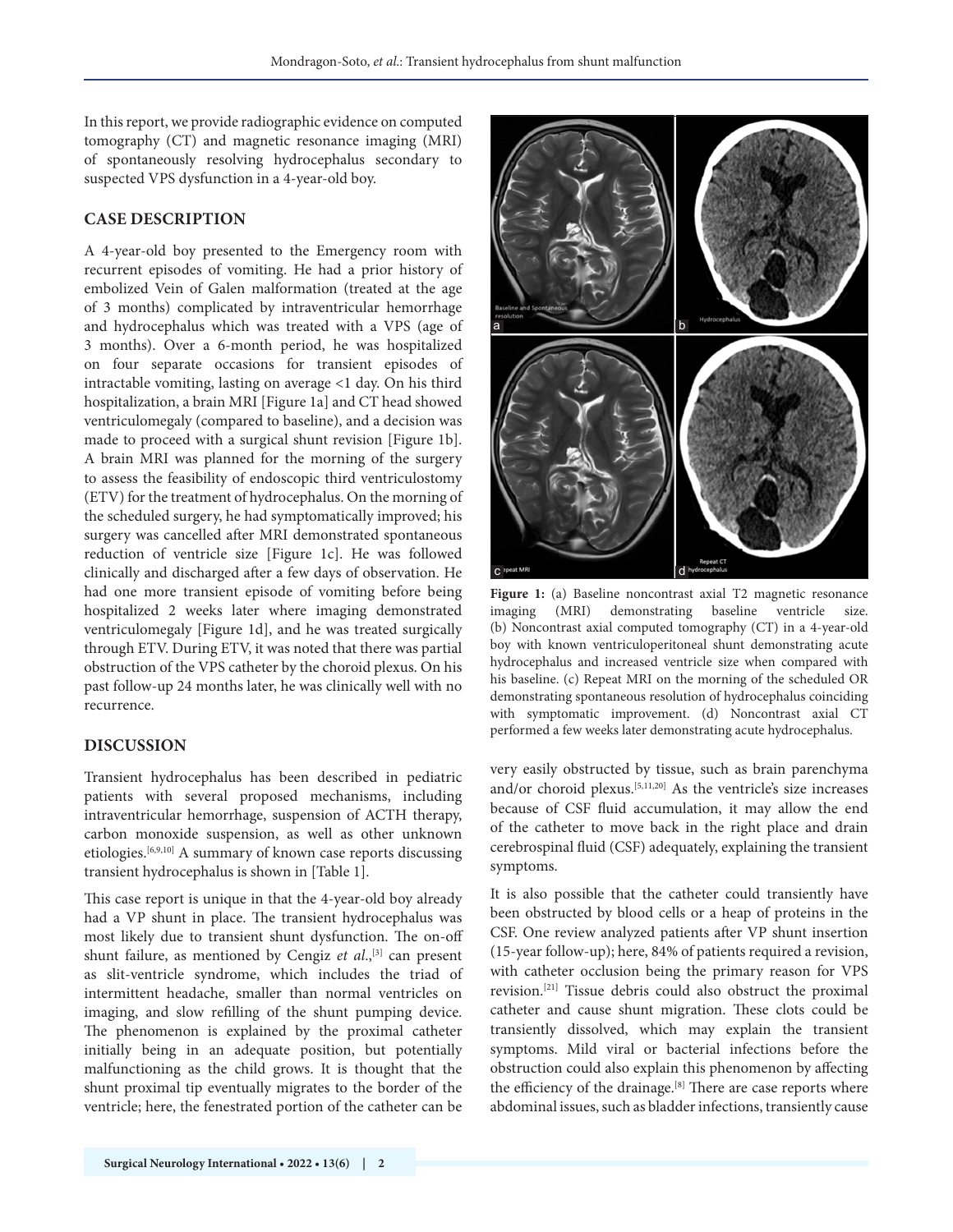| Table 1: Case reports of transient hydrocephalus in pediatric patients. |           |                                                                              |           |                                                  |
|-------------------------------------------------------------------------|-----------|------------------------------------------------------------------------------|-----------|--------------------------------------------------|
| <b>Author</b>                                                           | Age       | Etiology                                                                     | Date      | <b>Treatment</b>                                 |
| Abubacker et al.[1]                                                     | 4 months  | Ventricular hemorrhage                                                       | 2001      | Conservative management                          |
| Braitman and Friedman <sup>[2]</sup>                                    | 3 months  | Idiopathic                                                                   | 1982      | Conservative                                     |
| Cengiz et al.[3]                                                        | 3 years   | On-off malfunction                                                           | 2009      | Shunt revision                                   |
| Mao et al.[11]                                                          | 2 weeks   | Choroid plexus obstruction                                                   | 2017      | Conservative                                     |
| Inamura et al. <sup>[6]</sup>                                           | 7 years   | AVM rupture and IVH                                                          | 2001      | Conservative                                     |
| Laverda et al. <sup>[9]</sup>                                           | 4 months  | Suspension of ACTH<br>therapy leading to benign<br>intracranial hypertension | 1984      | Conservative management                          |
| Martínez-Lage et al.[12]                                                | 16 months | VPS dysfunction due to                                                       | 2008      | Desimpaction                                     |
|                                                                         | 55 days   | chronic constipation                                                         |           | VPS shunt pressure<br>adjustment                 |
| Morais et al. $[14]$                                                    | 6 years   | VPS dysfunction due to<br>chronic constipation                               | 2018      | Shunt revision                                   |
| Muzumdar and Ventureyra <sup>[15]</sup>                                 | 16 years  | VPS dysfunction due to<br>chronic constipation                               | 2006      | Enemas                                           |
| Powers et al. <sup>[16]</sup>                                           | 2 years   | VPS dysfunction due to<br>chronic constipation                               | 2006      | Enemas                                           |
| Vakis et al. <sup>[23]</sup>                                            | 13 months | Idiopathic                                                                   | 2006      | Conservative management                          |
| Sasaki et al. <sup>[18]</sup>                                           |           | Traumatic                                                                    | 1981      | Conservative management                          |
| Sharma et al.[19]                                                       | 3 weeks   | Cerebellar vermis                                                            | 1990      | Chelation therapy                                |
|                                                                         | 4 months  | enlargement due to lead<br>poisoning                                         |           | Mannitol                                         |
| Ramos-Zuñiga and Jiménez-Guerra <sup>[13]</sup>                         | 15 years  | Hemorrhagic infarct of a<br>cerebellar cavernoma                             |           | Suboccipital craniectomy/<br>cavernoma resection |
| Tubbs et al.[22]                                                        | 16 years  | Transient shunt                                                              | 2002-2004 | Antibiotics                                      |
|                                                                         | 9 years   | dysfunction due to urinary<br>bladder infection                              |           |                                                  |
| Present case                                                            | 4 years   | Choroid plexus obstruction                                                   | 2021      | Third ventriculostomy                            |
| VPS: Ventriculoperitoneal shunt                                         |           |                                                                              |           |                                                  |

VPS dysfunction.[22] Another possible etiology is chronic constipation, in which elevated intraperitoneal pressure causes VPS dysfunction due to the elimination of the pressure gradient through the shunt tubing,<sup>[16]</sup> although it is difficult to determine whether the constipation was a consequence of or the trigger for hydrocephalus.<sup>[14]</sup> The appropriate management of constipation, including disimpaction, may relieve distal shunt malfunction and help reestablish CSF circulation.[12] In these situations, surgical exploration of the shunt can be avoided. $[15]$ 

## **CONCLUSION**

Although transient hydrocephalus due to VPS dysfunction in children is rare, it should be suspected in certain patients with a VPS shunt presenting with transient or improving symptoms.

Treatment may range from conservative medical management to surgical intervention and shunt revision. Thorough workup and careful monitoring of patient status are important to guide surgical decision-making in patients suffering from suspected transient VPS malfunction.

#### **Declaration of patient consent**

The authors certify that they have obtained all appropriate patient consent.

#### **Financial support and sponsorship**

Nil.

#### **Conflicts of interest**

There are no conflicts of interest.

#### **REFERENCES**

- 1. Abubacker M, Bosma JJ, Mallucci CL, May PL. Spontaneous resolution of acute obstructive hydrocephalus in the neonate. Childs Nerv Syst 2001;17:182-4.
- 2. Braitman RE, Friedman M. Spontaneous resolution of acute hydrocephalus. Clin Pediatr (Phila) 1982;21:757-8.
- 3. Cengiz C, Aydın K, Kocabiçak E. On-off malfunction in a pediatric shunt: A case report. J Exp Clin Med 2009;26:142-4.
- 4. Erol FS, Ozturk S, Akgun B, Kaplan M. Ventriculoperitoneal shunt malfunction caused by fractures and disconnections